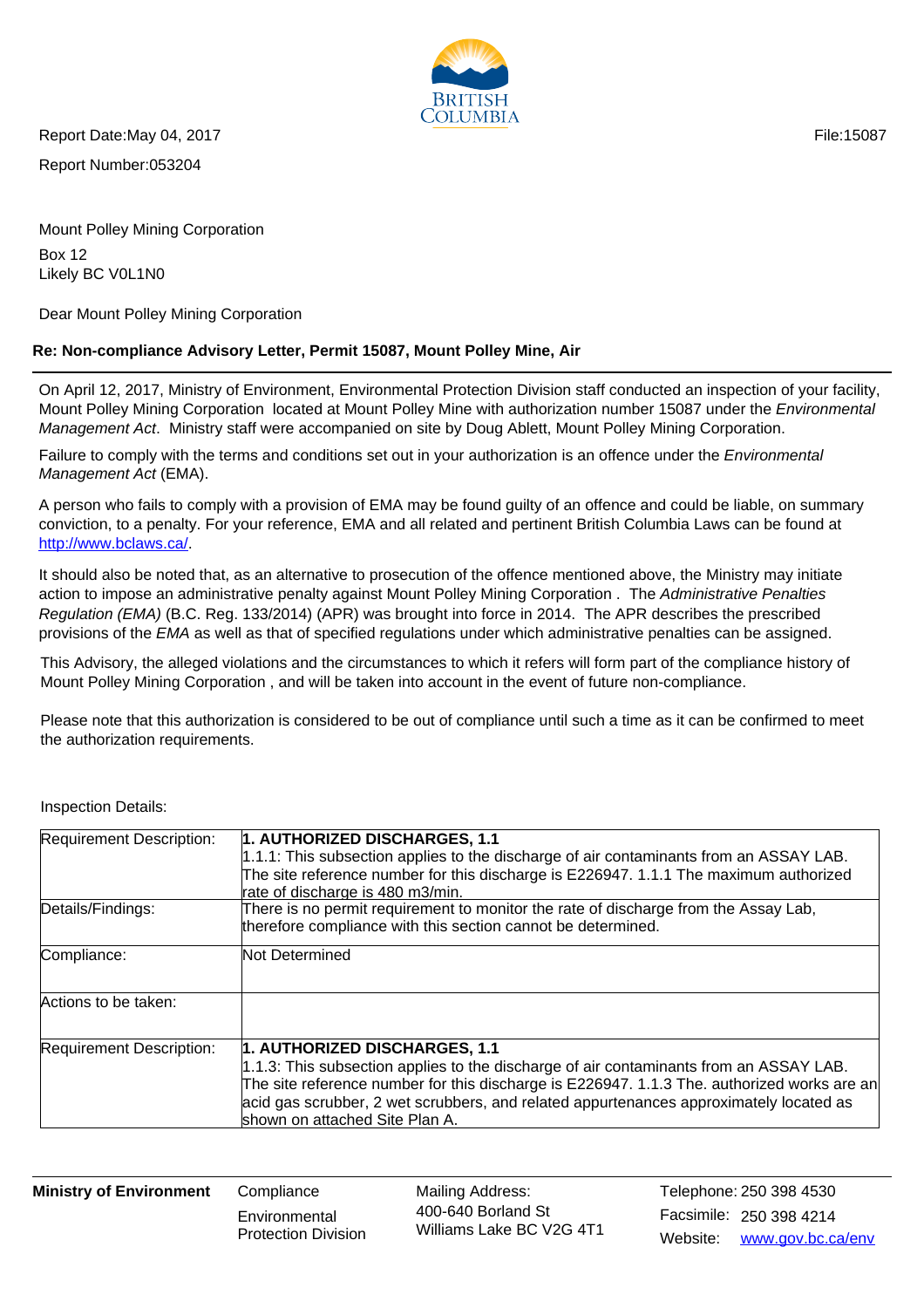| Details/Findings:        | All authorized works listed were in place and operational at the time of inspection.                                                                                                                                                                                                                                                                                                                                                                                                                                                                                                                                                                                                                                                                                                                                                                                                                                                                                                                                                                                                                                 |
|--------------------------|----------------------------------------------------------------------------------------------------------------------------------------------------------------------------------------------------------------------------------------------------------------------------------------------------------------------------------------------------------------------------------------------------------------------------------------------------------------------------------------------------------------------------------------------------------------------------------------------------------------------------------------------------------------------------------------------------------------------------------------------------------------------------------------------------------------------------------------------------------------------------------------------------------------------------------------------------------------------------------------------------------------------------------------------------------------------------------------------------------------------|
|                          | The Assay Lab discharges through the acid gas scrubber. The remaining two wet scrubbers<br>treat the discharges specified in sections 1.2 (Reagent Mixing and Storage Tank Vents) (see<br>Figure 1) and 1.3 (Crusher and Screening Plant). Each authorized discharge should have a<br>list of the authorized works associated with that specific discharge, listed in the appropriate<br>section of the permit. This should be addressed as part of the next permit amendment.                                                                                                                                                                                                                                                                                                                                                                                                                                                                                                                                                                                                                                       |
| Compliance:              | In                                                                                                                                                                                                                                                                                                                                                                                                                                                                                                                                                                                                                                                                                                                                                                                                                                                                                                                                                                                                                                                                                                                   |
| Actions to be taken:     | Ensure a list of authorized works specific to each section are included for each authorized<br>discharge, as part of the next permit amendment.                                                                                                                                                                                                                                                                                                                                                                                                                                                                                                                                                                                                                                                                                                                                                                                                                                                                                                                                                                      |
| Requirement Description: | 2. GENERAL REQUIREMENTS, 2.2 Maintenance of Works and Emergency Procedures<br>2.2: The Permittee shall inspect the pollution control works regularly and maintain them in<br>good working order. In the event of an emergency or condition beyond the control of the<br>Permittee which prevents continuing operation of the approved method of pollution control,<br>the Permittee shall notify the Regional Waste Manager or an Officer designated by the<br>Regional Waste Manager: (a) by telephone if the condition occurs between the hours of<br>08:00 and 16:30, Monday to Friday on normal working days; and, (b) by facsimile<br>transmission (398-4296) if the condition occurs at any other time. All such reports must be<br>received within 24 hours of detection of the occurrence. In addition, emergencies involving<br>spills to the environment (as defined in the Spill reporting Regulation), or spills to the effluent<br>treatment facilities that have the potential to impair the treatment process, shall be reported<br>immediately to the Provincial Emergency Program (1-800-663-3456). |
| Details/Findings:        | During the inspection, Doug reported that there is a weekly scheduled maintenance<br>conducted on each of the three scrubbers. The scheduled maintenance inspections cover all<br>fans, sprays, valves, filters and the electrical sensor on the flow meter. The scrubbers are<br>checked on a weekly basis by the operations department, and bi-weekly by the maintenance<br>department.                                                                                                                                                                                                                                                                                                                                                                                                                                                                                                                                                                                                                                                                                                                            |
| Compliance:              | In                                                                                                                                                                                                                                                                                                                                                                                                                                                                                                                                                                                                                                                                                                                                                                                                                                                                                                                                                                                                                                                                                                                   |
| Actions to be taken:     |                                                                                                                                                                                                                                                                                                                                                                                                                                                                                                                                                                                                                                                                                                                                                                                                                                                                                                                                                                                                                                                                                                                      |
| Requirement Description: | 2. GENERAL REQUIREMENTS, 2.2 Maintenance of Works and Emergency Procedures<br>2.2: The Permittee shall inspect the pollution control works regularly and maintain them in<br>good working order. In the event of an emergency or condition beyond the control of the<br>Permittee which prevents continuing operation of the approved method of pollution control,<br>the Permittee shall notify the Regional Waste Manager or an Officer designated by the<br>Regional Waste Manager: (a) by telephone if the condition occurs between the hours of<br>08:00 and 16:30, Monday to Friday on normal working days; and, (b) by facsimile<br>transmission (398-4296) if the condition occurs at any other time. All such reports must be<br>received within 24 hours of detection of the occurrence. In addition, emergencies involving<br>spills to the environment (as defined in the Spill reporting Regulation), or spills to the effluent<br>treatment facilities that have the potential to impair the treatment process, shall be reported<br>immediately to the Provincial Emergency Program (1-800-663-3456). |
| Details/Findings:        | During the discussions with the operator, it was mentioned that during the winter, the water<br>in the wet scrubber is prone to freezing. With no water in the system, wet scrubber can no<br>longer treat the discharge. When the water freezes, the operator confirmed that the<br>discharge continues, without treatment. Such an occurance would be considered a condition<br>beyond the control of the Permittee which prevents continuing operation of the approved<br>method of pollution control. Despite this, the Ministry has not received notification of any of<br>these events.                                                                                                                                                                                                                                                                                                                                                                                                                                                                                                                        |
| Compliance:              | Not Determined                                                                                                                                                                                                                                                                                                                                                                                                                                                                                                                                                                                                                                                                                                                                                                                                                                                                                                                                                                                                                                                                                                       |

**Environmental** Protection Division Mailing Address: Facsimile: 250 398 4214 400-640 Borland St Williams Lake BC V2G 4T1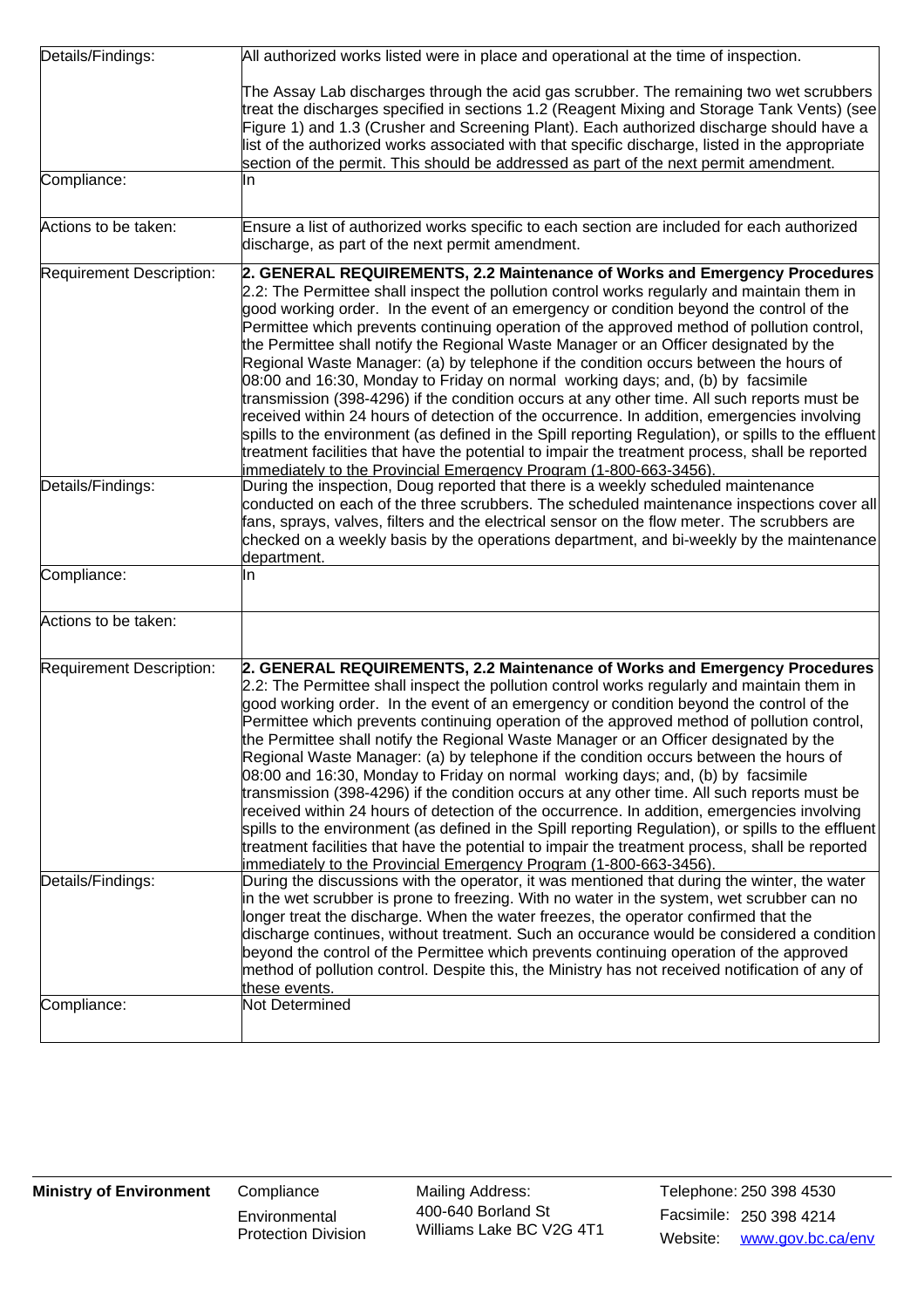| Actions to be taken:     | In the event of a condition beyond the control of the Permittee which prevents continuing<br>operation of the approved method of pollution control, (e.g. water in the wet scrubber<br>freezes) the Permittee must notify the Director.                                                                                                                                                                                                                                                                                                                                                                                                                                      |
|--------------------------|------------------------------------------------------------------------------------------------------------------------------------------------------------------------------------------------------------------------------------------------------------------------------------------------------------------------------------------------------------------------------------------------------------------------------------------------------------------------------------------------------------------------------------------------------------------------------------------------------------------------------------------------------------------------------|
|                          | Provide confirmation of the dates, since 1 October 2016, that the wet scrubber on the<br>Crusher and Screening Plant was not in operation due to freezing temperatures, and<br>whether the discharge continued at that time.                                                                                                                                                                                                                                                                                                                                                                                                                                                 |
|                          | Provide an action plan, including timeline, detailing what steps will be taken to address the<br>issue of operating the wet scrubber at low temperatures. This action plan should include any<br>changes to the current standard operating procedure regarding notification to the Director in<br>the event of a condition beyond the control of the Permittee which prevents continuing<br>operation of the approved method of pollution control, and any proposed modifications to<br>site infrastructure to address the issue of the wet scrubber freezing.                                                                                                               |
| Requirement Description: | 2. GENERAL REQUIREMENTS, 2.5 Fugitive Dust Control<br>2.5: The Permittee shall suppress fugitive dust created within the operation area. Any<br>measured dustfall data shall be compared to the Ministry Objective value of 2.9 mg/dm2/d. If<br>measured ambient air quality compares unfavourably to the Objective value, the Regional<br>Waste Manager will evaluate the sensitivity of the receiving environment, the contribution of<br>the Permittee's dustfall sources to the measured ambient values, plus any other pertinent<br>information and may, at his discretion, require the Permittee to implement additional control<br>measures on fugitive dust sources. |
| Details/Findings:        | During the inspection of the Mill, Doug reported that MPMC are looking to implement<br>improved dust suppression techniques on the ore stock piles. To date, misters and<br>vaporizers have been utilized to minimise fugitive dust generation. Within the next 2 months,<br>Doug reported that they will start applying a new dust suppressant to the piles that creates a<br>crust on the material, reducing mobilization of particulate by wind.                                                                                                                                                                                                                          |
| Compliance:              | In                                                                                                                                                                                                                                                                                                                                                                                                                                                                                                                                                                                                                                                                           |
| Actions to be taken:     |                                                                                                                                                                                                                                                                                                                                                                                                                                                                                                                                                                                                                                                                              |
| Requirement Description: | 2. GENERAL REQUIREMENTS, 2.5 Fugitive Dust Control<br>2.5: The Permittee shall suppress fugitive dust created within the operation area. Any<br>measured dustfall data shall be compared to the Ministry Objective value of 2.9 mg/dm2/d. If<br>measured ambient air quality compares unfavourably to the Objective value, the Regional<br>Waste Manager will evaluate the sensitivity of the receiving environment, the contribution of<br>the Permittee's dustfall sources to the measured ambient values, plus any other pertinent<br>information and may, at his discretion, require the Permittee to implement additional control<br>measures on fugitive dust sources. |
| Details/Findings:        | During the inspection, some dust was observed emitting from the Crusher and Screening<br>Plant stack (see Figure 2).<br>Some fugitive dust generation was observed on the Tailings Storage Facility (TSF) (see<br>Figure 4). During the site inspection, Colleen reported that the sprinklers would be recovered<br>from the TSF this year, siting limited effectiveness and safety issues, with the area                                                                                                                                                                                                                                                                    |
| Compliance:              | influenced by the sprinklers becoming over saturated. Such steps will require the Fugitive<br>Dust Control Plan to be updated to reflect changes in practices.<br>Out                                                                                                                                                                                                                                                                                                                                                                                                                                                                                                        |
|                          |                                                                                                                                                                                                                                                                                                                                                                                                                                                                                                                                                                                                                                                                              |
| Actions to be taken:     |                                                                                                                                                                                                                                                                                                                                                                                                                                                                                                                                                                                                                                                                              |

**Environmental** Protection Division Mailing Address: Facsimile: 250 398 4214 400-640 Borland St Williams Lake BC V2G 4T1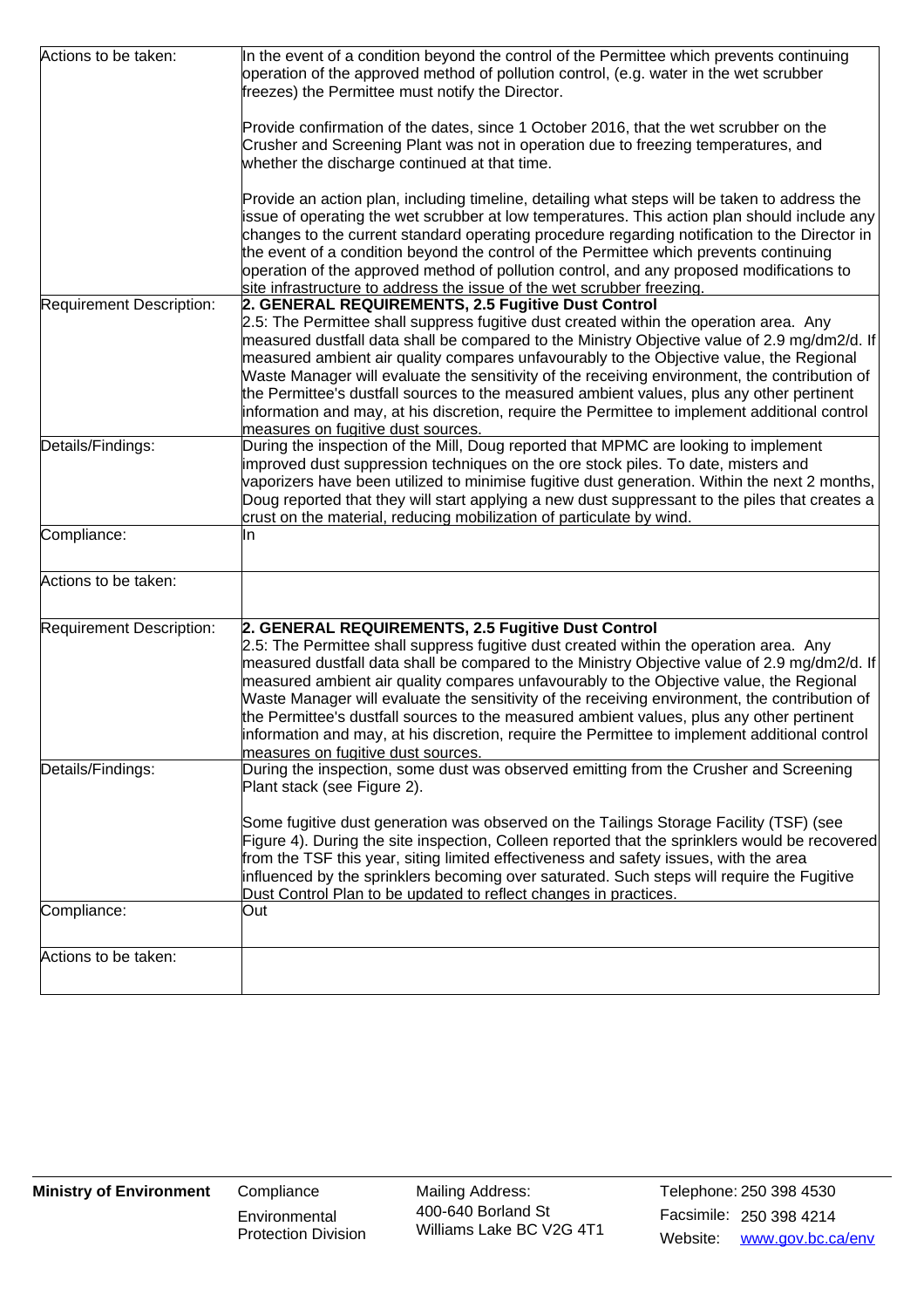### COMPLIANCE HISTORY

2016-06-14 IR28990 - Notice of Compliance. 2015-08-19 IR21927 - Advisory of Non-Compliance. Failure to suppress fugitive dust within the operational area. 2013-06-19 IR10383 - Notice of Compliance. 2012-11-20 IR7187 - Notice of Compliance.

Please be advised that this inspection report will be published on the provincial government website in 7 days.

Below are attachments related to this inspection.

If you have any questions about this letter, please contact the undersigned.

Yours truly,

Jack Green

Environmental Protection Officer

cc:

#### **Attachments:**

1) 2017-04-12 MPMC Inspection Photos.pdf Inspection Photos

| Deliver via:                        |       |
|-------------------------------------|-------|
| Email: $ X $ Fax:                   | Mail: |
| Registered Mail:     Hand Delivery: |       |

| <b>Ministry of Environment</b> | Compliance                                  | Mailing Address:                               | Telephone: 250 398 4530    |
|--------------------------------|---------------------------------------------|------------------------------------------------|----------------------------|
|                                | Environmental<br><b>Protection Division</b> | 400-640 Borland St<br>Williams Lake BC V2G 4T1 | Facsimile: 250 398 4214    |
|                                |                                             |                                                | Website: www.gov.bc.ca/env |

#### DISCLAIMER:

Please note that sections of the permit, regulation or code of practice referenced in this inspection record are for guidance and are not the official version. Please refer to the original permit, regulation or code of practice.

To see the most up to date version of the regulations and codes of practices please visit http://www.bclaws.ca

If you require a copy of the original permit, please contact the inspector noted on this inspection record or visit: http://www2.gov.bc.ca/gov/topic.page?id=DF89089126D042FD96DF5D8C1D8B1E41&title=Publically%20Viewable%20A uthorizations

It is also important to note that this inspection record does not necessarily reflect each requirement or condition of the authorization therefore compliance is noted only for the requirements or conditions listed in the inspection record.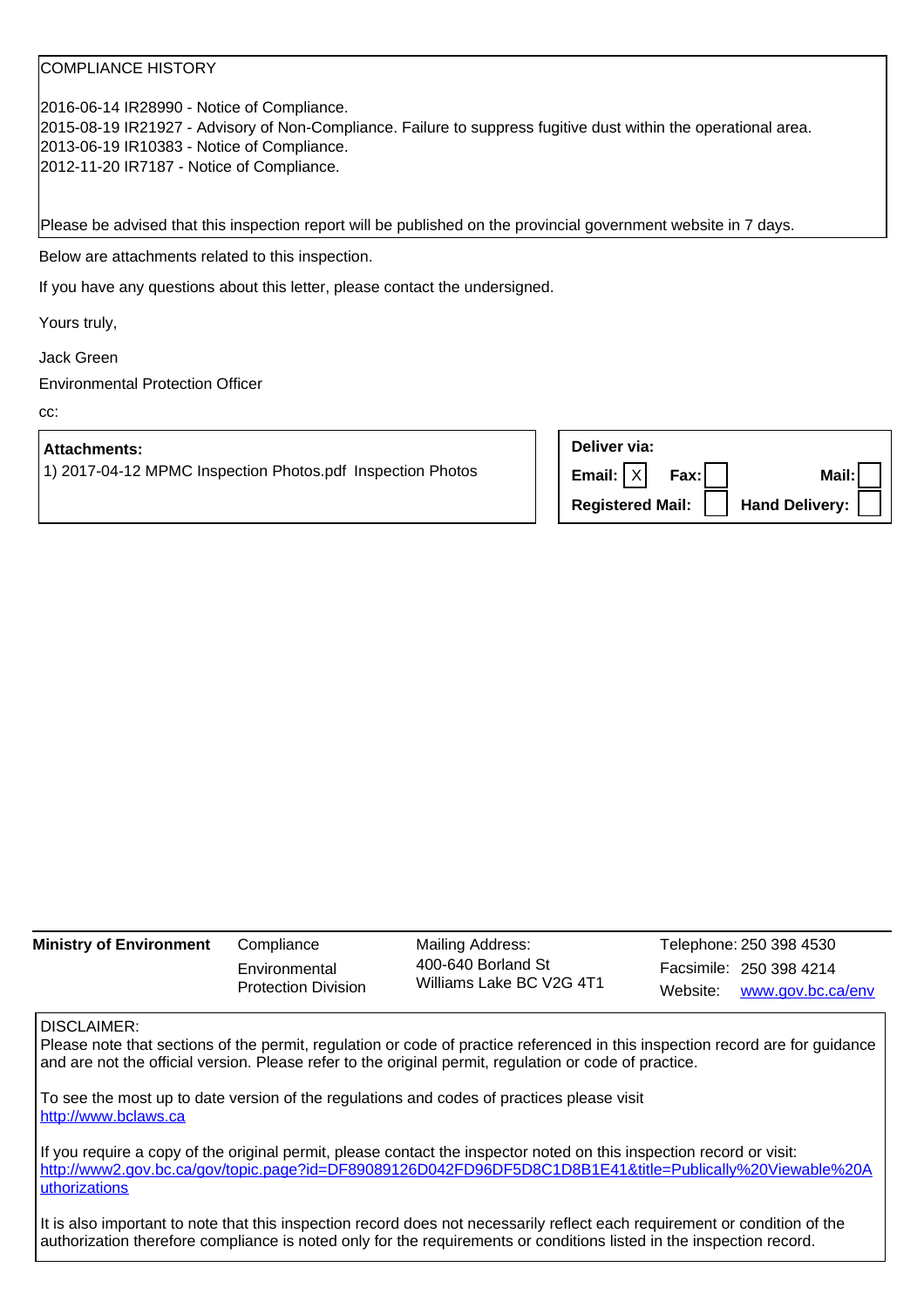# **Ministry of Environment - Photo Record Sheet**

| <b>PA15087</b>        | <b>Mount Polley Mining Corporation</b> |
|-----------------------|----------------------------------------|
| <b>April 12, 2017</b> | <b>Mount Polley Mine</b>               |

Figure 1. Wet scrubber treating emissions from the Reagent Mixing and Storage Tank Vents.



Figure 2. Fugitive dust emitting from the Crusher and Screening Plant discharge.

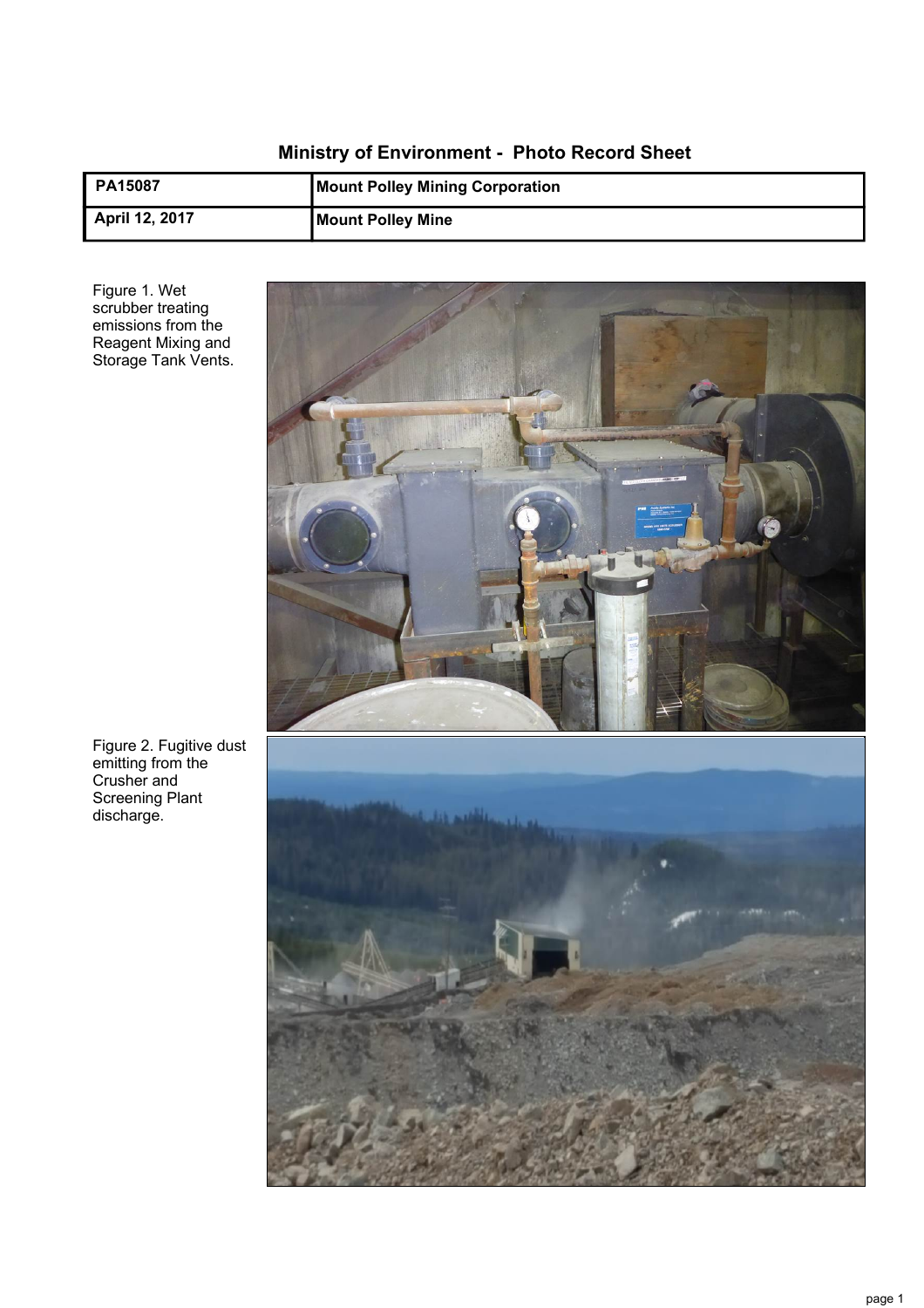# **Ministry of Environment - Photo Record Sheet**

| <b>PA15087</b> | <b>Mount Polley Mining Corporation</b> |
|----------------|----------------------------------------|
| April 12, 2017 | <b>Mount Polley Mine</b>               |

Figure 3. Discharge from the Crusher and Screening Plant. According to staff, in winter the wet scrubber is prone to freezing, resulting in an untreated discharge. Note the staining on the building, caused by the discharge.



Figure 4. Wind blown fugitive dust generation on the TSF.